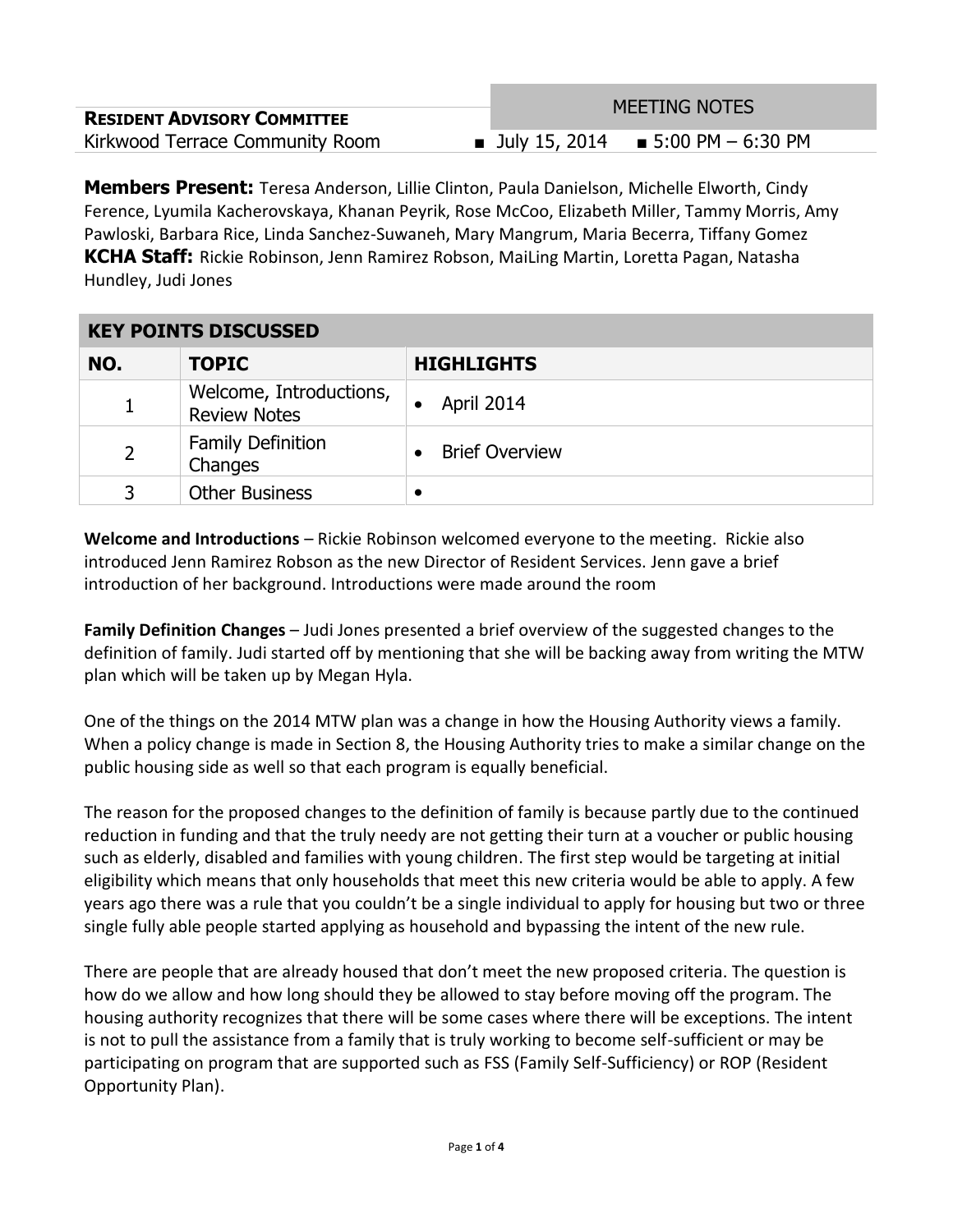The Housing Authority is looking to also expanding the definition of dependent from 18 to under the age of 23 which would allow a student who graduated from high school to follow and complete a college education and then transition out. On top of that, the Housing Authority recognizes that there may be a "58 year-old person" that raised their family in public housing and to have that person turn around and become self-sufficient right away may be very difficult. Therefore, the Housing Authority is looking to also change the requirement for those currently in our programs from elderly to near elderly (55-62 years old). This is meant to protect current residents or Section 8 voucher holders that are nearing retirement age. Lillie Clinton asked about income eligibility and Judi confirmed that there would be no changes to income requirements. The only proposed changes are regarding changes to the family composition. Judi explained that Section 8 households can income out when they begin paying contract rent. The voucher is then discontinued. On public housing families don't income out because there is no voucher to discontinue. With our rent policy and the income tiers, once a family's income is up to that level where they could pay for rent in the private market, the rent in public housing is actually more than the private market. There are no more flat rent households.

Paula Danielson asked how the housing authority is going to handle those households that no longer meet the new criteria. Judi explained that these changes will be brought to the Board of Commissioners in August. If approved, the change would take effect September 1, 2014 for applicants and those on the waitlist.

The Housing Authority recognizes that for those families currently housed or on a program, we cannot implement these changes immediately and expect them to move out. We are developing a transition plan for those already in occupancy that do not meet the new criteria. Resident Services will be brought in to help these households to create a softer landing outside of the housing programs. If approved, suggested changes would be streamlined over a period of time to give those affected some time to adjust and possibly move off of the subsidies. Cindy Ference asked if there are currently any mechanisms in place with Resident Services to help families in this situation. Judi confirmed that we will be developing a stronger transition plan. There are households in the system right now that do not indicate that there is an elderly or disabled person, but might possibly have an undiagnosed disability or elderly member. Resident Services will be working with these households to make sure that we are not discontinuing a voucher or asking a household to move that truly qualifies.

KCHA is seeing a number of households that have been treating vouchers or public housing units as family heirlooms and being passed from generation to generations allowing people to essentially bypass the waitlist. As presented that the RAC meeting in April, KCHA is writing policy changes to prevent new family members such as aunts, uncles, cousins, and siblings from taking over the voucher when the original voucher holder vacates. KCHA is proposing changes that would limit issuance of vouchers to families with children under 18, to those 62 and older, or to those whose head or spouse is disabled. Once on the program, the family would have to remain eligible and only those original household members would retain residual rights. KCHA would still allow family members to be added to the unit, however, only those related by birth, adoption, marriage, foster or legal custody would increase the voucher size and be allowed residual rights to the voucher. Families may add other relatives but it would not increase the voucher size nor would they be allowed any residual rights to the voucher. It is the responsibility of the family to report changes in family compositions.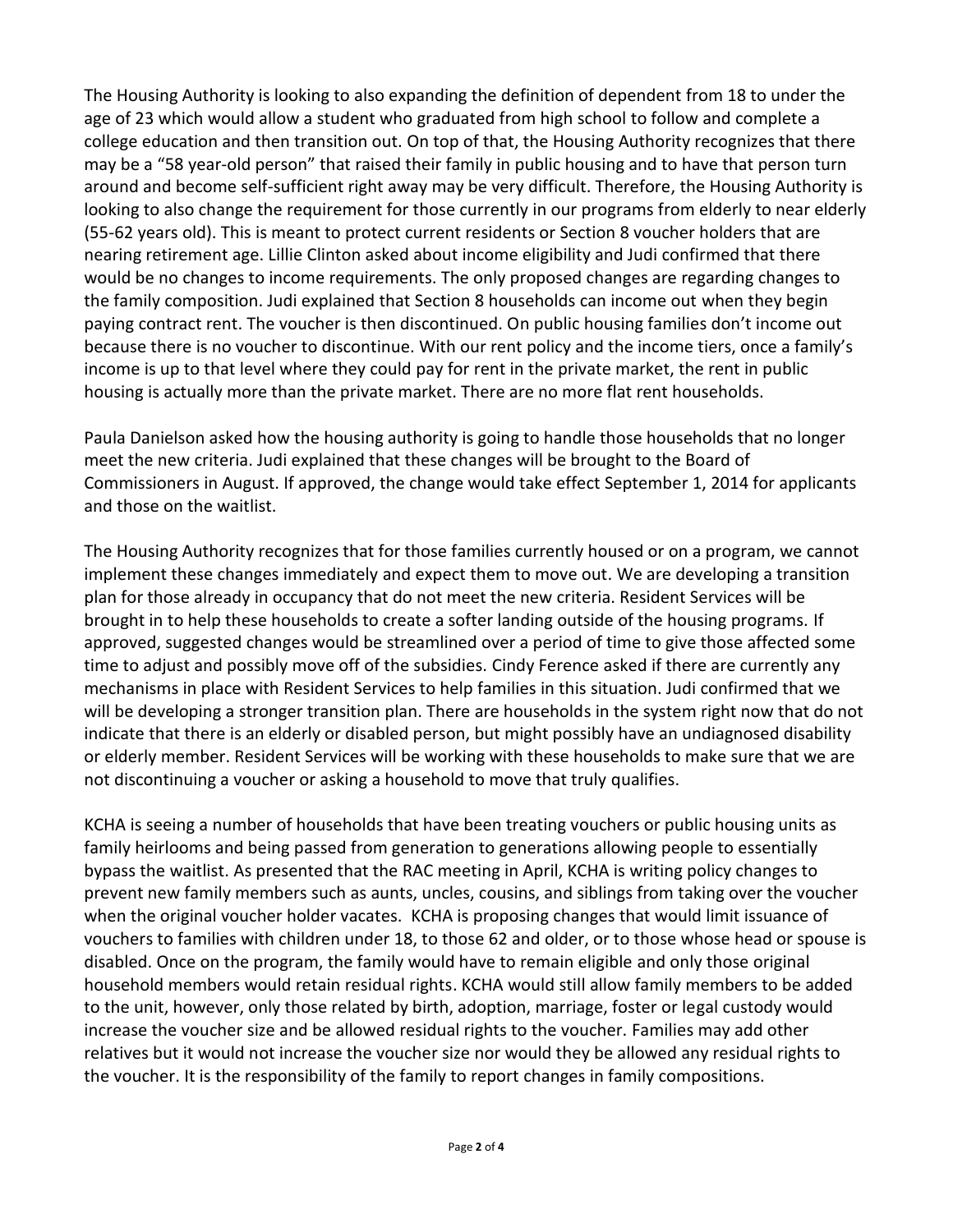Rose McCoo asked what happens when a family is overhoused and needs to be moved to a smaller unit but there are households on the waitlist for that unit. Judi explained that there is transfer policy that dictates how units are filled. Units are filled by a preset ratio where transfers and applicants are filtered in.

Many different scenarios were presented by members for clarification including questions regarding marital and domestic partnership. Judi explained that residual rights would only be granted to legally acknowledged relationships (marriage or registered domestic partnership). KCHA would not acknowledge a relationship without legal paperwork for the residual rights. Therefore, these members (boyfriend/girlfriend) can be added to household but no residual rights. Exception to both initial and continued eligibility may be made at the discretion of the Housing Authority in the case of death of a Head of Household or cases of domestic violence when it is determined in the best interest of dependents, and/or disabled and elderly members of the original household in order to maintain family stability.

Cindy F. asked about what happens to those people that are between 55-62 at the senior/disabled buildings where the criteria is 55 and older if the requirement changes to 62. Judi said that for public housing the Housing Authority would continue to follow the designation plan and confirmed that 55-62 is considered nearly elderly. There are plenty of elderly and disabled people on the waiting list that have priority. There are people that have been on the waiting list for 8 years due to the facts that they are not elderly or disabled and take the lowest priority. Tammy Morris inquired if KCHA makes an effort to direct those that are bumped on the waitlist to other resources or agencies. KCHA posts notifications from other Housing Authorities.

Mary Magrum asked for a little more detail on what will be done to assist those KCHA identified households that may need to move out of housing. Judi said that this was part of the reasoning behind delaying implementing the policy change for current residents. There are a few programs already in place for such residents (FSS & ROP). Jenn said that Resident Services will be working on this next year to make sure that these identified households are directed to other programs and resources. Natasha Hundley said that what is being done now for household getting ready to leave is that they are directed to other resources and other affordable housing where rent is significantly cheaper than the market rate. Judi also mentioned that the Housing Authority also manages a number of private market units that are just under market value.

Lillie C asked more about the single adult of working age moving out or off of a program. Judi pointed out that a single working adult can easily find a roommate to help offset rent much more easily than a family with children. If the person is on Section 8, the Housing Authority will stop making payments on the Section 8 voucher when they have "incomed out" and the tenant can continue to pay the full market rent on that unit without having to move. Cindy asked about those that are currently in housing who are affected. Judi said KCHA is working with the new software company to help better identify and streamline notices. It is anticipated that that current affected residents will be notified about a year after the policy is accepted. Questions or comments should be directed to Judi.

KCHA is also talking and looking at changes to the current public housing lease to consolidate the various addendums (rent, non-smoking policy) in a single document. The pet policy will still be a standalone contract. Something that might be added to the lease is a clause that requires children to be